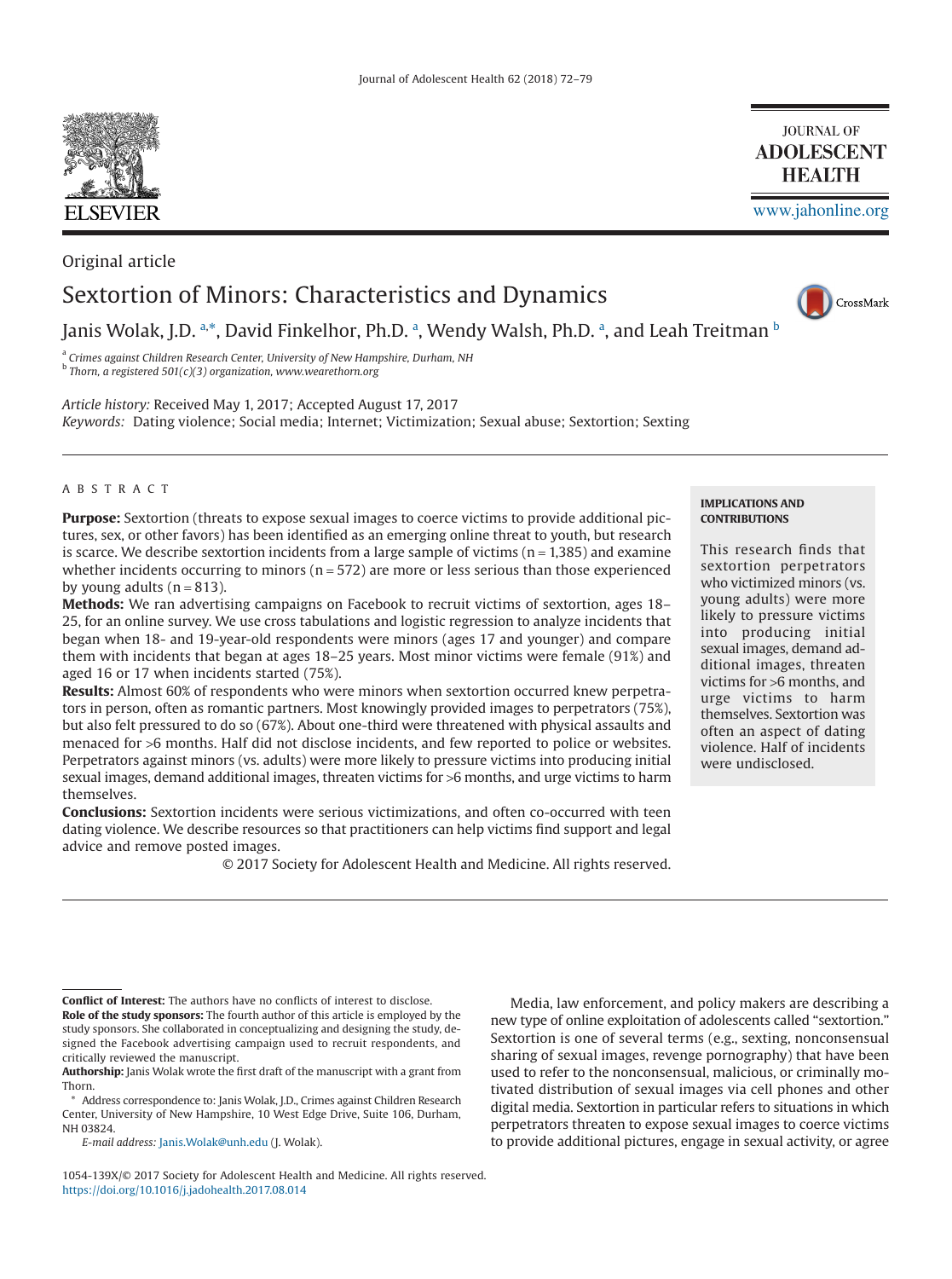to other demands [\[1\].](#page-6-0) Other terms, such as sexting (i.e., selfproduction and distribution of sexually explicit images via digital media [\[2\]\)](#page-6-1), nonconsensual pornography (i.e., distribution of sexual images without consent [\[1\]\)](#page-6-0), and revenge pornography (i.e., malicious distribution of sexual images [\[1\]\)](#page-6-0) may include sextortion. But sextortion is essentially the *threat* to expose a sexual image to coerce the victim into doing something, even if exposure of the image never actually occurs. However, sextortion is not a term that legally defines a crime in federal or state law [\[3,4\].](#page-6-2) Laws are changing rapidly, but prosecutions for sextortion often rely on other criminal statutes, such as those against hacking, child pornography, harassment, extortion, stalking, and privacy violations [\[1,4\].](#page-6-0) We use the term sextortion because it is employed in government and policy reports and accounts by the media that describe threats to expose sexual images made to children and adolescents. For example, reports by federal agencies have called sextortion an emerging online threat to youth [\[5–7\].](#page-6-3) News stories have warned of perpetrators who target hundreds of teen victims [\[8\].](#page-6-4) One report described prosecutions for sextortion, many of which involved victims younger than 18 years [\[4\].](#page-6-5)

Despite concerns about youth vulnerability to sextortion, there is little empirical research about its characteristics and dynamics. Accounts of cases have largely described two contexts for sextortion. One is perpetrators who target victims they meet online. Some sources describe elaborate online scams with hundreds of victims by perpetrators who hack remote computers or use fake personas and other ploys to acquire sexual images from victims and then threaten them [\[4,7,8\].](#page-6-5) How often youth might face sextortion by online perpetrators is unknown. A 2016 report by the U.S. Department of Justice found that sextortion is the most significantly increasing type of online child exploitation based on responses by more than 1,000 law enforcement investigators and related practitioners surveyed [\[5\].](#page-6-3) However, the report did not include estimates of numbers of cases or victims.

Other accounts of sextortion suggest it often co-occurs with teen dating violence [\[9,10\].](#page-6-6) Adolescents report frequent exposure to physical and sexual violence within dating relationships, with annual prevalence as high as 21% among girls and 10% among boys in a national sample of high school students [\[11\].](#page-6-7) Also, many teens receive unwanted digital communications about sexual images from dating partners, with girls reporting higher rates than boys. One survey of 3,745 dating high and middle school students found that 15% of girls and 7% of boys experienced "sexual cyber dating abuse": pressuring dating partners to send sexual photos, threatening partners if they did not, sending partners unwanted sexual photos, or making other unwanted communications about sex [\[12\].](#page-6-8) Thirteen percent of students who visited eight school-based health centers reported sexual cyber dating abuse in the past three months, and 33% of girls and 18% of boys had received requests for sexual images from partners [\[13\].](#page-6-9) Further, teen victims of sexual cyber dating abuse were more likely than non-victims to report other forms of physical and sexual dating abuse [\[12\]](#page-6-8) and sexual violence by a non-partner [\[13\].](#page-6-9) Cyber dating abuse and requests for sexual images do not necessarily include threats to expose such images. "Sexting" is common within adolescent romantic relationships and peer groups [\[14–16\].](#page-6-10) However, girls especially report feeling coerced by romantic partners to send sexual images, and they report more negative consequences for sexting such as exposure of images and harassment by peers [\[14–17\].](#page-6-10) The pressures and consequences that adolescent girls may feel about sexual images are also attributable to gender inequality, which generates attitudes that allow

conquests by boys to enhance their status, whereas girls are subjected to harassment and shaming if their sexual explorations are exposed [\[14,17–19\].](#page-6-10)

Sextortion victimizes adults as well as adolescents [\[4,10\],](#page-6-5) and rates of intimate partner violence and cyber dating abuse are also high among young adults [\[20,21\].](#page-6-11) However, minors deserve special attention because of their immaturity and difficulty independently accessing help. Moreover, when youth are victimized by sextortion and teen dating violence, they may report significantly more health complaints and problem behaviors than nonvictims [\[11,22\]](#page-6-7) and face negative outcomes that will interfere with their transition into adulthood. Longitudinal research with a nationally representative sample of youth found that girls who were victimized by dating partners when they were minors were more likely to smoke and have symptoms of depression and problems with alcohol at ages 18–25 years [\[23\].](#page-7-0) Boys who were victims were more likely to report antisocial behaviors and marijuana use. All were more likely to report suicidal ideation and be victimized by intimate partner violence as young adults.

The goals of this research about sextortion were to better understand the contexts, characteristics, and dynamics of sextortion committed against minors and to determine if and how cases in which minors were victimized are more serious than cases involving young adults. We collected data from victims aged 18– 25 years, recruited mainly via Facebook. Data about incidents occurring to minors were reported by respondents ages 18 and 19 who described sextortion incidents that occurred when they were 17 or younger ( $n = 572$ ). These data were compared with incidents occurring to young adults ( $n = 813$ ).

#### **Methods**

#### *Procedures*

We ran advertising campaigns on Facebook between July and September 2015 to recruit young adults, ages 18–25, who had been victims of sextortion. At that time, 82% of internet users aged 18–29 used Facebook, with 70% of users on the platform daily [\[24\].](#page-7-1) Facebook advertisements are an effective tool for recruiting hard to reach populations for social science research [\[25,26\].](#page-7-2)

The Facebook ads featured images (e.g., people texting, the question, "Got nudes?") and text (e.g., "Sextortion. Has it happened to you? If a person has tried to make you do something by threatening to show sexual images of you to someone or post [them] online, please help by taking this anonymous survey. We want to stop this crime!"). Respondents clicked a link to enter the survey.

The advertisements were aimed at English-speaking Facebook users, aged 18–25, in the United States. Advertisements were focused at times to recruit respondents of varying educational levels, males, persons identifying as sexual and gender minorities, and 18 year olds. We targeted 18 year olds to increase the number of respondents likely to report episodes that occurred when they were minors. The University of New Hampshire Human Subjects Review Board approved all protocols.

We used Qualtrics Research Suite, a secure web-based data collection system, to administer the online survey. The survey took about 20 minutes to complete. An introduction explained that the survey was anonymous and respondents could skip questions they did not want to answer. The introduction and end of the survey included links to resources for sextortion victims,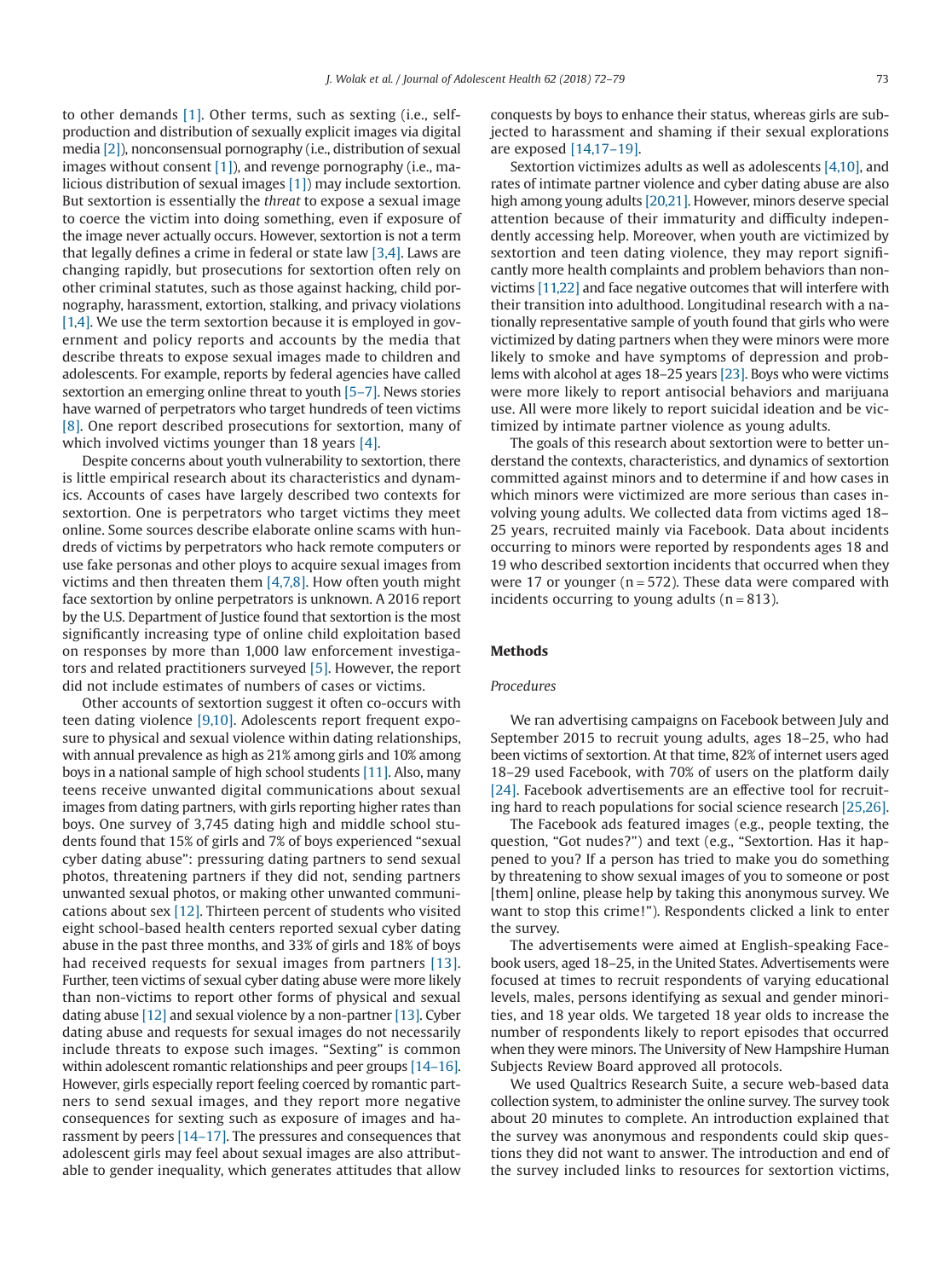<span id="page-2-0"></span>**Table 1**

| iavit i |  |                                         |
|---------|--|-----------------------------------------|
|         |  | Resources for victims and practitioners |

| Mission                                                                                                                                                                                                                                                                                                                                                                                                 |
|---------------------------------------------------------------------------------------------------------------------------------------------------------------------------------------------------------------------------------------------------------------------------------------------------------------------------------------------------------------------------------------------------------|
| Focuses on "egregious online privacy violations" with an emphasis on nonconsensual distribution of<br>sexually explicit images. Provides advice on responding to incidents including getting posted images<br>removed, available criminal and civil remedies for victims, and protecting physical safety. Is creating<br>a state by state database of possible criminal and civil remedies for victims. |
| Fights "nonconsensual pornography and other forms of online abuse." Provides a 24 hour hotline and<br>one-on-one support for victims, information to lawmakers for drafting legislation, educational<br>resources, and a list of states with "revenge porn" laws with references to the applicable criminal<br>statutes.                                                                                |
| Combats non-consensual distribution or publication of intimate photos or videos by listing resources                                                                                                                                                                                                                                                                                                    |
| for victims, tools for law enforcement and technology industry best practices.<br>Specializes in legal cases involving revenge porn and other forms of on- and offline harassment,<br>blackmail, and abuse.                                                                                                                                                                                             |
| Uses text messaging to serve anyone in crisis by connecting callers to crisis counselors, but specifically<br>designed to respond to teens.                                                                                                                                                                                                                                                             |
| Directs callers to resources in their communities when cases involve intimate partner violence,<br>including teen dating violence.                                                                                                                                                                                                                                                                      |
| Directed at teens and operated by the National Domestic Violence Hotline. Includes information about<br>healthy relationships and resources for parents and educators.                                                                                                                                                                                                                                  |
| Responds to a wide range of sexual victimizations with referrals to local sexual assault services<br>programs. Provides links to opportunities for volunteering and activism.                                                                                                                                                                                                                           |
| Provides links to information about therapists and support groups and other resources for male<br>survivors of sexual abuse.                                                                                                                                                                                                                                                                            |
| Maintains online and telephone reporting systems for cases that involve child sexual exploitation,<br>including online solicitation of sexual images and sextortion. Cases are reviewed and forwarded to<br>law enforcement agencies.                                                                                                                                                                   |
|                                                                                                                                                                                                                                                                                                                                                                                                         |

<span id="page-2-1"></span><sup>a</sup> These resources were provided to respondents at the beginning and end of the online survey.

described in [Table 1.](#page-2-0) We did not offer incentives for survey completion.

According to Facebook metrics, the advertisements reached 1,370,802 people. From these advertisements and other recruitment tactics (i.e., advertising on Twitter, links to the survey on the researchers' websites, links shared by members of the advisory panel that helped to develop the survey, and advertisements associated with relevant Google searches), 8,183 people began the survey and  $28.5\%$  (n = 2,337) reached the final page. Of these, 91.9% were referred from the Facebook advertising campaigns. We retained for analysis surveys that were substantially complete ( $n = 1,628$ ).

## *Sample*

We excluded respondents with missing data about age at the time a sextortion incident began ( $n = 78$ ). Almost half of the remaining respondents ( $n = 1,550$ ) reported incidents that began when they were minors (47.5%;  $n = 737$ ). Respondents aged 18 and 19 when they took the survey reported 77.6% of these  $(n = 572)$ . We used their reports for analysis because we wanted information about the most recent cases. Eighty-seven percent described incidents that occurred within 2 years before their participation in the survey. We compare their reports with those of respondents who were ages 18–25 when sextortion occurred  $(n = 813)$ .

#### *Measures*

Measures were developed with input from a panel of experts who had experience investigating sextortion complaints and

working with victims. These included employees of six technology companies, a victim advocacy group, an agency that handles reports of sextortion cases, and a law enforcement agency, as well as an individual victim advocate. Members of the panel participated in conference calls to discuss the goals and structure of the survey, and they reviewed, commented on, and pretested drafts of the survey.

*Definition of sextortion.* Respondents qualified for the survey by answering yes to the initial question, "Has someone threatened to show a sexual image of you to another person or post it online to make you do something?" If this had happened more than once, respondents were instructed to report about the first time. The survey defined sexual image as "a picture or video (real or fake) that showed you nude, only partly clothed or in a sexual pose."

*Incident characteristics.* The survey asked respondents about age, gender, education, ethnicity, and race; if they knew sextortion perpetrators in person or online only; how perpetrators acquired sexual images and their content; type and duration of threats; whether and how perpetrators carried out threats; disclosure to family and friends; reporting to websites and police; and the impact of incidents on respondents' offline lives (e.g., school-related problems, losing relationships with friends or family, seeing a medical or mental health practitioner).

# *Statistical analyses*

We used IBM SPSS Statistics version 23 (IBM SPSS Statistics, IBM Corporation, Armonk, NY) for all analyses. We conducted cross tabulations and chi-square tests and to examine the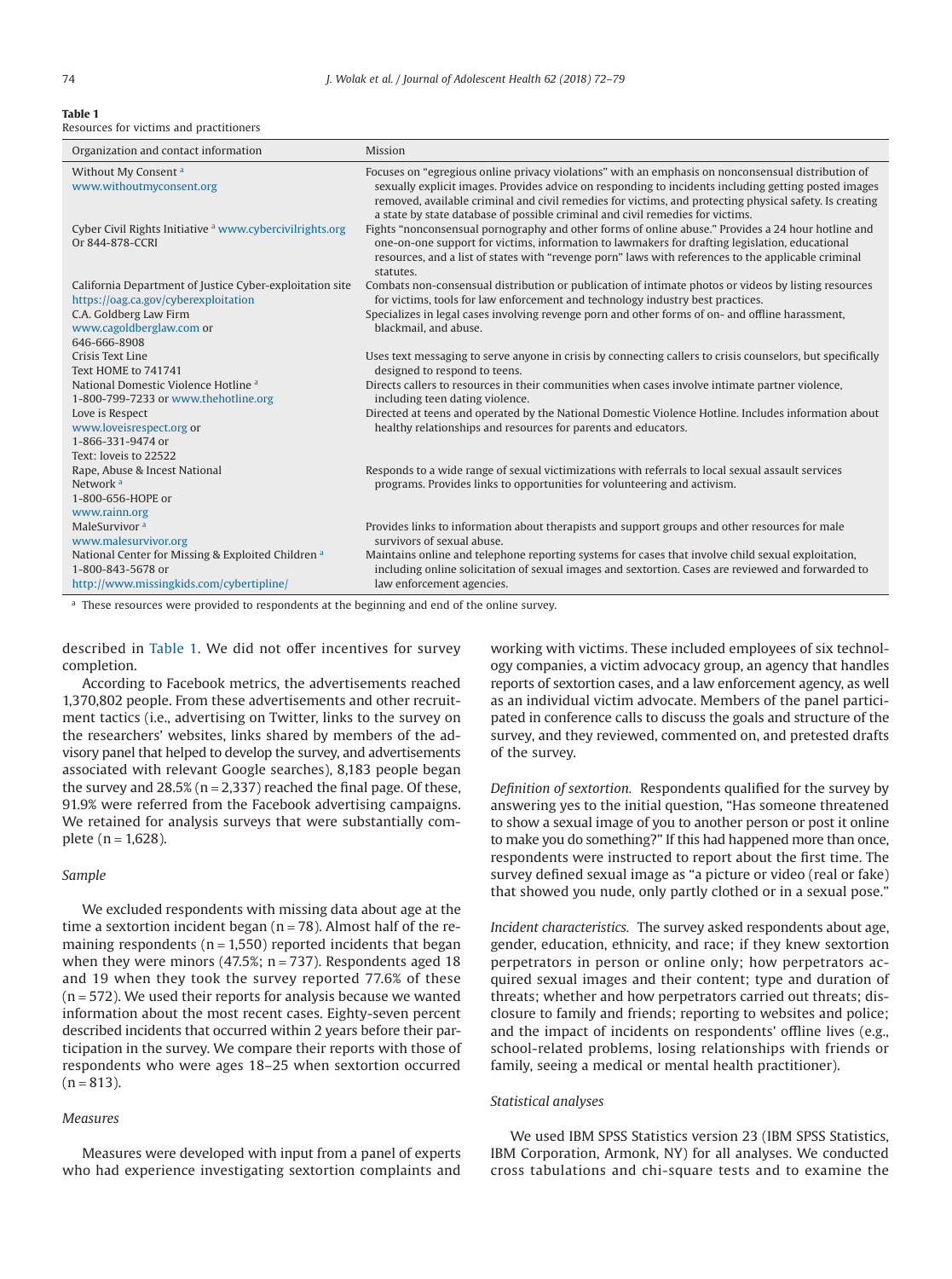characteristics of sextortion incidents that began when 18- and 19-year-old respondents were minors compared with those that started when respondents were young adults. We conducted a logistic regression to determine which characteristics were associated with episodes involving minors compared with young adults. The logistic regression model provides odds ratios adjusted for personal characteristics (e.g., age, gender, education), recentness of incident (2013–2015 vs. earlier), and whether the incident had ended at the time of the survey. The regression model included dichotomous variables shown to be significantly different at  $p \leq 0.05$  using chi-square tests comparing incidents occurring with minors versus young adults.

## **Results**

Most 18- and 19-year-old respondents who reported incidents when minors were female (91%); 79% were white; 14% identified as Hispanic [\(Table 2\)](#page-3-0). Approximately half were high school graduates, and another 31% had some post-secondary education. Three-quarters were ages 16 or 17 when the sextortion began; 5% were younger than 14.

# *Characteristics of sextortion incidents*

Most respondents who described sextortion incidents as minors (59%) knew the perpetrators in person [\(Table 3\)](#page-3-1). Of these perpetrators, 59% were current or former romantic or sexual partners, but 21% were friends or acquaintances and 15% were persons known from work or school. The great majority of in-person perpetrators (92%) were male; 52% were age 17 or younger. (Data about the subgroups of in-person and online relationships are not shown in the table.)

#### <span id="page-3-0"></span>**Table 2**

Characteristics of sample, minors at start of sextortion incident (ages 17 and younger) compared with adults at start of incident (ages 18–25)

|                                     | <b>Minors</b> | Adults     |
|-------------------------------------|---------------|------------|
|                                     | $n = 572$     | $n = 813$  |
|                                     | $n(\%)$       | $n(\%)$    |
| Female***                           | 521 (91.1)    | 627(77.1)  |
| Race                                |               |            |
| White/Caucasian                     | 453 (79.2)    | 637 (78.4) |
| Black/African American              | 23(4.0)       | 29(3.6)    |
| Asian                               | 16(2.8)       | 29(3.6)    |
| Native Hawaiian/Pacific Islander    | 2(.3)         | 5(.6)      |
| American Indian/Alaska native       | 12(2.1)       | 19(2.3)    |
| Mixed race/multiracial              | 18(3.1)       | 23(2.8)    |
| Other race                          | 2(.3)         | 6(.7)      |
| Missing <sup>a</sup>                | 46(8.0)       | 65(8.0)    |
| Hispanic or Latina/o ethnicity      | 80 (14.0)     | 100(12.3)  |
| Education                           |               |            |
| Not high school graduate***         | 87 (15.2)     | 40(4.9)    |
| High school graduate or GED***      | 299(52.3)     | 231 (28.4) |
| Some college or technical school*** | 177 (30.9)    | 384 (47.2) |
| College degree or higher***         | 6(1.0)        | 156 (19.2) |
| Age when sextortion incident began  |               |            |
| 13 or younger                       | 29(5.1)       | n/a        |
| 14 or 15                            | 112(19.6)     | n/a        |
| 16 or 17                            | 431 (75.3)    | n/a        |
| 18 or 19                            | n/a           | 461 (56.7) |
| $20 - 22$                           | n/a           | 254 (31.2) |
| $23 - 25$                           | n/a           | 96(11.8)   |

<span id="page-3-2"></span> $p \leq .001$ .

<span id="page-3-3"></span><sup>a</sup> Table shows missing data ≤5%. Data are missing because respondents declined to answer a question or answered "Don't know/Not sure."

#### <span id="page-3-1"></span>**Table 3**

Characteristics of sextortion incidents, minors at start of sextortion incident (ages 17 and younger) compared with adults at start of incident (ages 18–25)

|                                                                | Minors                   | Adults     |
|----------------------------------------------------------------|--------------------------|------------|
|                                                                |                          |            |
|                                                                | $n = 572$                | $n = 813$  |
|                                                                | $n(\%)$                  | $n(\%)$    |
|                                                                |                          |            |
| Respondent (R) knew perpetrator (P) in-person                  | 340 (59.4)               | 479 (58.9) |
|                                                                |                          |            |
| R knowingly provided image to $P^*$                            |                          |            |
| Yes                                                            | 431 (75.3)               | 557 (68.5) |
| Missing <sup>a</sup>                                           | 32(5.6)                  | 48 (5.9)   |
|                                                                |                          |            |
| R first gave sexual image to P because                         |                          |            |
| $(n = 431/n = 557)^{b}$                                        |                          |            |
| In a wanted romantic or sexual relationship                    |                          |            |
|                                                                | 301 (69.8)               | 415 (74.5) |
| with P                                                         |                          |            |
| Pressured, tricked, threatened, or forced to                   | 290(67.3)                | 256(46.0)  |
|                                                                |                          |            |
| provide images*                                                |                          |            |
| Other ways Ps acquired images <b>b</b>                         |                          |            |
| Recorded image of R without consent **                         | 124 (21.7)               | 238 (29.3) |
|                                                                |                          |            |
| Someone else gave image of R to $P^*$                          | 66 (11.5)                | 66(8.1)    |
| Created a fake image                                           | 49 (8.6)                 | 48 (5.9)   |
| Hacked into a device or online account to                      |                          |            |
|                                                                | 22(3.8)                  | 46(5.7)    |
| acquire image                                                  |                          |            |
| Missing                                                        | 56 (9.8)                 | 73 (9.0)   |
|                                                                |                          |            |
| Image R was threatened with showed***                          |                          |            |
| Sexual acts, like masturbation or with another                 | 122 (21.3)               | 280 (34.4) |
| person                                                         |                          |            |
|                                                                |                          |            |
| No sexual acts, but genitals                                   | 187 (32.7)               | 227 (27.9) |
| No sexual acts or genitals, but other nudity                   | 133(23.3)                | 167(20.5)  |
|                                                                |                          |            |
| Sexual poses in revealing clothing, like                       | 104 (18.2)               | 98 (12.1)  |
| underwear                                                      |                          |            |
| What P demanded from $Rb$                                      |                          |            |
|                                                                |                          |            |
| Sexual pictures or videos of R***                              | 378 (66.1)               | 327 (40.2) |
| For R to stay in or go back to relationship with               | 241 (42.1)               | 327 (40.2) |
| P                                                              |                          |            |
|                                                                |                          |            |
| To look a certain way or do certain things in                  | 208 (36.4)               | 177 (21.8) |
| pictures***                                                    |                          |            |
| To meet R in person*                                           |                          |            |
|                                                                | 125 (21.9)               | 141 (17.3) |
| To meet R online for sex***                                    | 170 (29.7)               | 151 (18.6) |
| For R to harm her- or himself***                               | 75 (13.1)                | 61(7.5)    |
|                                                                |                          |            |
| Sexual pictures or videos of someone else                      | 43 (7.5)                 | 42(5.2)    |
| Money*                                                         | 23(4.0)                  | 97 (11.9)  |
| R threats of online harm b                                     |                          |            |
|                                                                |                          |            |
| Post sexual image of R online                                  | 369 (64.5)               | 543 (66.8) |
| Send or show image to friend or acquaintance                   | 365 (63.8)               | 460 (56.6) |
| of R or $P^{**}$                                               |                          |            |
|                                                                |                          |            |
| Send sexual image to R's family                                | 271 (47.4)               | 365 (44.9) |
| Tag or include R's name with posted image*                     | 235 (41.1)               | 286 (35.2) |
|                                                                |                          |            |
| Create fake accounts or sexual images                          | 148 (25.9)               | 171 (21.0) |
| depicting $R^*$                                                |                          |            |
| Post other personal information about R with                   | 81 (14.2)                | 127(15.6)  |
|                                                                |                          |            |
| picture                                                        |                          |            |
| R threats of offline harm b                                    |                          |            |
| Get R in trouble at school or work                             | 231 (40.4)               | 289 (35.5) |
|                                                                |                          |            |
| Come after R or stalk R in person*                             | 193 (33.7)               | 232 (28.5) |
| Beat, rape, kill, or otherwise physically hurt R <sup>**</sup> | 167 (29.2)               | 179 (22.0) |
| Harm R's family, friends, or pets                              | 78 (13.6)                |            |
|                                                                |                          | 105 (12.9) |
| P made threats via b                                           |                          |            |
| Cell phone**                                                   | 380 (66.4)               | 476 (58.5) |
|                                                                |                          |            |
| Computer or related device                                     | 311 (54.4)               | 469 (57.7) |
| In person                                                      | 113 (19.8)               | 145 (17.8) |
| Duration of threats***                                         |                          |            |
|                                                                |                          |            |
| Less than 1 week                                               | 97 (17.0)                | 229 (28.2) |
| Between 1 and 2 weeks                                          | 85 (14.9)                | 131 (16.1) |
| >2 weeks-1 month                                               | 90 (15.7)                | 100 (12.3) |
|                                                                |                          |            |
| $>1-3$ months                                                  | 81 (14.2)                | 119 (14.6) |
| >3-6 months                                                    | 49 (8.6)                 | 77 (9.5)   |
|                                                                |                          |            |
| >6 months                                                      | 154 (26.9)               | 125 (15.4) |
| P carried out threats*                                         | 270 (47.2)               | 331 (40.7) |
| How P carried out threats online $(n = 270)$                   |                          |            |
|                                                                |                          |            |
| $n = 331$ ) b                                                  |                          |            |
| Stalked online (repeated unwanted online or                    | 195 (72.2)               | 228 (68.9) |
| cell phone contact)                                            |                          |            |
|                                                                |                          |            |
|                                                                | (continued on next page) |            |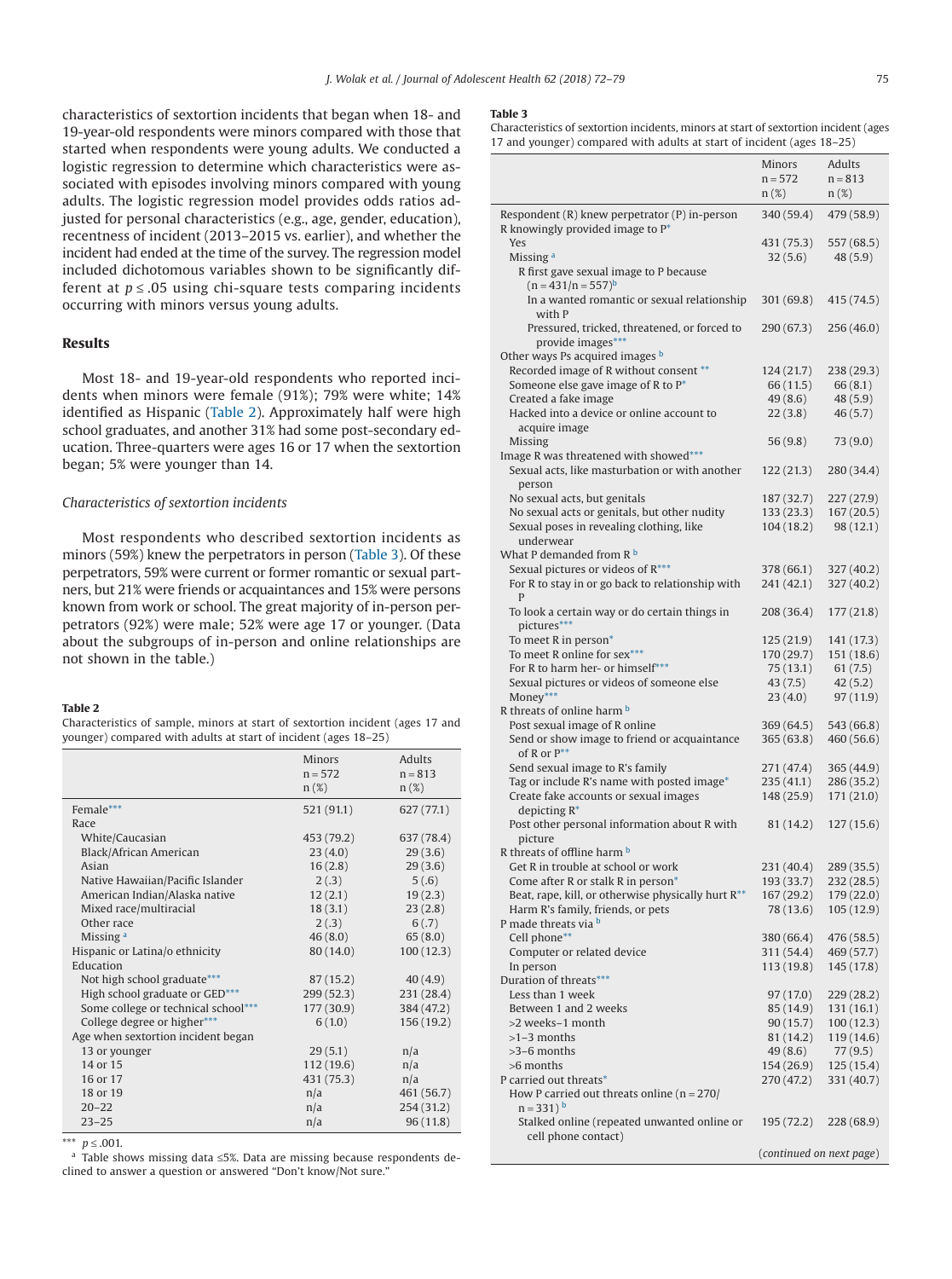# **Table 3**

Continued

|                                                            | <b>Minors</b><br>$n = 572$<br>$n(\%)$ | Adults<br>$n = 813$<br>$n(\%)$ |
|------------------------------------------------------------|---------------------------------------|--------------------------------|
| Sent a sexual image of R to someone                        | 133(49.3)                             | 139 (42.0)                     |
| Posted a sexual image of R online                          | 103(38.1)                             | 138 (41.7)                     |
| Posted personal information about R online                 | 69(25.6)                              | 88 (26.6)                      |
| Hacked into an account belonging to R                      | 54(20.0)                              | 75 (22.7)                      |
| Created fake accounts or photos depicting R                | 45(16.7)                              | 46 (13.9)                      |
| Acquired personal information about R's                    | 36(13.3)                              | 71(21.5)                       |
| family                                                     |                                       |                                |
| How P carried out threats offline ( $n = 270/$             |                                       |                                |
| $n = 331$ ) b                                              |                                       |                                |
| Stalked or harassed R in-person                            | 116(43.0)                             | 125 (37.8)                     |
| Got R in trouble at school or work**                       | 113(41.9)                             | 101(30.5)                      |
| Beat, raped, or physically hurt R or tried to              | 88 (32.6)                             | 106(32.0)                      |
| Harassed or harmed R's family, friends, or                 | 29(10.7)                              | 42 (12.7)                      |
| pets                                                       |                                       |                                |
| Impacts on respondents' offline life b                     |                                       |                                |
| Lost relationship with friend or family<br>member***       | 263(46.0)                             | 275(33.8)                      |
| Saw mental health or medical practitioner***               | 164(28.7)                             | 166 (20.4)                     |
| Left or changed school or had school-related<br>problem*** | 78 (13.6)                             | 48 (5.9)                       |
| Moved to new neighborhood, community, or<br>town           | 58(10.1)                              | 103(12.7)                      |
| Incurred financial costs**                                 | 45(7.9)                               | 106(13.0)                      |
| Left or changed job or had job-related problem             | 43(7.5)                               | 74 (9.1)                       |
| None of these impacts on offline life**                    | 31(5.4)                               | 75(9.2)                        |

<span id="page-4-0"></span> $P =$  perpetrator;  $R =$  respondent.

 $p \leq .05$ , \*\* $p \leq .01$ , \*\*\* $p \leq .001$ .

<span id="page-4-1"></span><sup>a</sup> Table shows missing data ≤5%. Data are missing because respondents declined to answer a question or answered "Don't know/Not sure."

<span id="page-4-2"></span>**b** Respondents could give multiple answers.

Two in five incidents occurring to respondents when they were minors involved online relationships in which respondents never met perpetrators in person. Initial contact most commonly occurred via messaging applications (34%) or social networking sites (32%). More than half of respondents in online relationships (58%) stated that, "based on what they know now," perpetrators lied or gave false impressions during their first contact. Most of these lies involved perpetrators' ages (45%) and intentions in wanting a relationship with the respondent (45%).

Three-quarters of respondents who were minors when sextortion occurred knowingly provided sexual images to perpetrators. Of these, 70% did so because they were in a desired romantic or sexual relationship. However, two-thirds of those who provided images said they felt pressured, tricked, threatened, or forced to do so. Perpetrators also used other means to acquire images. In 22% of cases, perpetrators recorded images of respondents without their consent. About one in 10 perpetrators against minors created fake images, for example, by using software to meld victims' faces onto pornographic images. A small percentage (4%) acquired images by hacking. The "most explicit" image in cases occurring when respondents were minors ranged in content from depicting sexual acts (21%) or genitals (33%) to other nudity (23%) or sexual poses in revealing clothing (18%).

Most perpetrators who threatened respondents when they were minors did so to coerce them to provide additional images (66%). Some (42%) were trying to force respondents to return to or stay in relationships. In 36% of cases, perpetrators dictated to minors how they should look and what they should do in images;

in 13% they told respondents to harm themselves, for example, by cutting or committing suicide.

Perpetrators most commonly threatened to harm respondents as minors by posting sexual images online (65%) or sending images to friends and acquaintances (64%) or respondents' families (47%). Some threatened to include respondents' names with posted images (41%), and others said they would impersonate respondents online with fake accounts or fake sexual images (26%). Notable percentages of perpetrators threatened harm to respondents in offline venues by, for example, getting them in trouble at work or school (40%); stalking them in person (34%); or beating, raping, or even killing them (29%). Threats were most commonly made via cell phone (66%) or computer (54%), but one in five were threatened in person. One in four respondents who were minors during sextortion incidents endured threats that lasted more than six months.

Perpetrators carried out threats in about half of the incidents that happened to respondents when they were minors (47%). Almost three-quarters of those who carried out threats stalked or harassed respondents online (72%). Almost half exposed sexual images of victims by sending images to family, friends, acquaintances, or others (49%). Perpetrators who carried out threats also posted images online (38%), stalked or harassed respondents in person (43%), got them in trouble at school or work (42%), and committed physical or sexual assaults or attempted to (33%).

As a result of sextortion incidents, 46% of respondents who were minors lost relationships with friends or family; 29% saw mental health or medical practitioners; 14% left or changed schools or had school-related problems; 10% moved to a new community; and smaller percentages had job-related problems or financial losses. Only 5% reported none of these impacts to their offline lives.

## *Victim disclosure and reporting*

About half of respondents who reported incidents when they were minors (51%) did not tell a family member, friend, or acquaintance [\(Table 4\)](#page-5-0). Most non-disclosers said they were too embarrassed or ashamed (81%) or thought they might get in trouble if they told (68%). Of the 49% who disclosed sextortion, only about one-third told a parent. Few minors sought help from websites (18%) or reported to police (13%).

# *Characteristics of sextortion occurring to minors compared with young adults*

As shown in [Table 5,](#page-5-1) incidents that occurred to 18- and 19-yearold respondents when they were minors were more serious than those occurring to young adults in several ways. Perpetrators were more likely to demand additional sexual images from minors, and threats were more likely to last more than six months. Perpetrators were more likely to tell minors to harm themselves and such respondents were more likely to feel pressured, tricked, threatened, or forced into providing images initially. Respondents who were minors also were more likely to be female and less likely to be threatened with images that depicted sexual acts.

# **Discussion**

Sextortion of minors is multifaceted with dynamics that often involve coercion on several levels. These include pressure on victims to produce sexual images, attempts to control victims with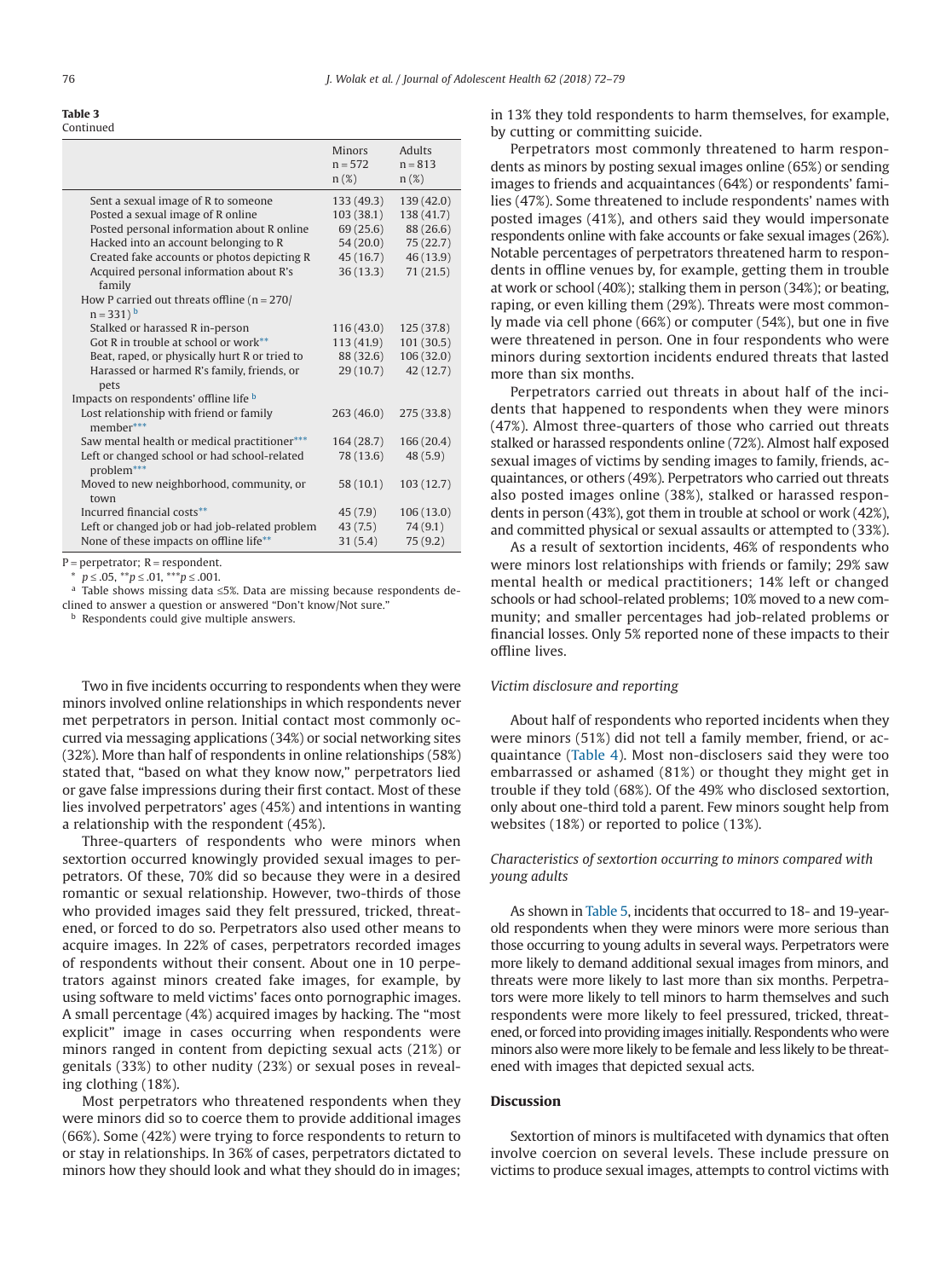#### <span id="page-5-0"></span>**Table 4**

Disclosure and reporting by respondents, minors at start of sextortion incident (ages 17 and younger) compared with adults at start of incident (ages 18–25)

|         |                                                                | Minors<br>$n = 572$<br>$n(\%)$ | Adults<br>$n = 813$<br>$n(\%)$ |
|---------|----------------------------------------------------------------|--------------------------------|--------------------------------|
|         | Did not disclose incident to family member or                  | 291 (50.9)                     | 374 (46.0)                     |
| friend  |                                                                |                                |                                |
|         | Reason did not disclose to family or friend                    |                                |                                |
|         | $(n = 291/n = 374)^{b}$                                        |                                |                                |
|         | Too embarrassed or ashamed*                                    | 237(81.4)                      | 277 (74.1)                     |
|         | Thought might get in trouble***                                | 199 (68.4)                     | 161(43.0)                      |
|         | Thought could handle it by self                                | 134 (46.0)                     | 191(51.1)                      |
|         | Did not think they would be helpful<br>Afraid P would find out | 75 (25.8)                      | 116 (31.0)                     |
|         | Threats stopped before it got to that point                    | 73 (25.1)<br>38(13.1)          | 74 (19.8)<br>66 (17.6)         |
|         | Did not occur to R                                             | 20(6.9)                        | 25(6.7)                        |
|         | Disclosed incident to family member or friend                  | 281 (49.1)                     | 439 (54.0)                     |
|         | Disclosed to $(n = 281/n = 439)^{b}$                           |                                |                                |
|         | Friend or family member younger than                           | 161 (57.3)                     | 69 (15.7)                      |
|         | $18^{\circ}$                                                   |                                |                                |
|         | Adult friend, age 18 or older                                  | 113(40.2)                      | 303 (69.0)                     |
|         | Parent                                                         | 101(35.9)                      | 154(35.1)                      |
|         | Other adult family member*                                     | 41(14.6)                       | 91 (20.7)                      |
|         | Family or friend b                                             |                                |                                |
|         | Helped end the situation or make it easier                     |                                |                                |
|         | Yes                                                            | 114 (40.6)                     | 190 (43.3)                     |
|         | Missing <sup>a</sup>                                           | 38(13.5)                       | 49 (11.1)                      |
|         | Did something to make the situation worse                      |                                |                                |
|         | Yes                                                            | 52(18.5)                       | 68 (15.5)                      |
|         | Missing                                                        | 37(13.1)                       | 42(9.6)                        |
| Yes     | Reported situation to website or app*                          | 104(18.2)                      | 193 (23.7)                     |
| Missing |                                                                | 36(6.3)                        | 43(5.3)                        |
|         | Website or app ( $n = 104/n = 193$ ) b                         |                                |                                |
|         | Did something helpful in response to                           |                                |                                |
|         | report                                                         |                                |                                |
|         | Yes                                                            | 25(24.0)                       | 55 (28.5)                      |
|         | Missing                                                        | 21(20.2)                       | 32(16.7)                       |
|         | Was unhelpful in some way                                      |                                |                                |
|         | Yes                                                            | 48 (46.2)                      | 82 (42.5)                      |
|         | Missing                                                        | 27(26.0)                       | 45(23.3)                       |
|         | Did not report to website or app*                              | 468 (81.8)                     | 620 (76.3)                     |
|         | Did not report to website or app because                       |                                |                                |
|         | $(n = 468/n = 620)^{b}$                                        |                                |                                |
|         | Did not think it would be helpful                              | 231 (49.4)                     | 285 (46.0)                     |
|         | Too embarrassed or ashamed**                                   | 212 (45.3)                     | 229 (36.9)                     |
|         | Afraid P would find out                                        | 146 (31.2)                     | 161 (26.0)                     |
|         | Did not occur to R                                             | 112(23.9)                      | 140 (22.6)                     |
|         | Could not figure out how to make a                             | 59(12.6)                       | 87 (14.0)                      |
|         | report                                                         |                                |                                |
|         | Threats stopped before it got to that<br>point*                | 58 (12.4)                      | 117 (18.9)                     |
|         | Reported situation to police                                   | 75 (13.1)                      | 128 (15.7)                     |
|         |                                                                |                                |                                |
|         | $P =$ perpetrator: $R =$ respondent.                           |                                |                                |

<span id="page-5-3"></span> $p \leq .05$ , \*\* $p \leq .01$ , \*\*\* $p \leq .001$ .

<span id="page-5-4"></span><sup>a</sup> Table shows missing data ≤5%. Data are missing because respondents declined to answer a question or answered "Don't know/Not sure."

<span id="page-5-2"></span>**b** Respondents could give multiple answers.

threats to expose those images, and threats that are carried out causing serious consequences to adolescent victims. About 40% of cases recounted by respondents victimized as minors involved perpetrators that teens met online, but most cases involved perpetrators victims knew in person often as current or former romantic or sexual partners. The great majority of victims were girls, and more than 90% of "in-person" perpetrators were boys or men. This marked gender disproportion is consistent with research showing that gender imbalance becomes more extreme as offenses involve more sexual aggression and intimidation [\[27\],](#page-7-3)

#### <span id="page-5-1"></span>**Table 5**

Logistic regression predicting characteristics of incidents that started when respondents were minors (ages 17 and younger) compared with those that started at ages  $18-25$  (n =  $1.385$ )<sup>a,[b](#page-5-6)</sup>

|                                                  | B          | p     | Adjusted<br>odds<br>ratio <sup>a</sup> | 95%<br>Confidence<br>interval |
|--------------------------------------------------|------------|-------|----------------------------------------|-------------------------------|
| P wanted sexual images of R                      | .875       | .000  | 2.40                                   | $1.87 - 3.09$                 |
| R was female                                     | .720       | .000  | 2.05                                   | $1.43 - 2.96$                 |
| Threats lasted $>6$ months                       | .565       | .000. | 1.76                                   | $1.31 - 2.36$                 |
| P wanted R to harm self                          | .534       | .007  | 1.71                                   | $1.15 - 2.52$                 |
| P pressured, forced,<br>tricked R to give images | .480       | .000  | 1.62                                   | $1.27 - 2.05$                 |
| Image showed sex act                             | $-.475$    | .001  | .62                                    | $.47 - .82$                   |
| P wanted money                                   | $-.754$    | .005  | .47                                    | $.28 - .80$                   |
| -2 log likelihood                                | 1634.260   |       |                                        |                               |
| Model chi-square                                 | 213.449*** |       |                                        |                               |
| R <sub>2</sub> (Cox and Snell)                   | .143       |       |                                        |                               |
| R <sub>2</sub> (Nagelkerke)                      | .192       |       |                                        |                               |
| McFadden                                         | .114       |       |                                        |                               |

 $P =$  perpetrator;  $R =$  respondent.

<span id="page-5-7"></span> $p < .001$ .

<span id="page-5-5"></span><sup>a</sup> We omitted some variables that were significantly different at  $p \le 0.05$  using chi-square tests because of high inter-correlations, particularly individual variables for types of threats carried out which had high inter-correlations with threats made.

<span id="page-5-6"></span>b Adjusted for gender, age, race, ethnicity, education, recentness of incident, and whether incident had ended.

although self-selection into the sample also may have contributed to the disproportion of female respondents.

Although sextortion involved a variety of scenarios and both in-person and online relationships, all of these young victims were threatened with the humiliation of sexual images being exposed to family members, friends, or the public online. Noteworthy numbers of the young women who responded to the survey had endured, as adolescents, pressure to produce sexual images, online stalking, threats of assaults, and demands to harm themselves. About one-quarter endured threats that lasted more than six months. Almost half saw perpetrators carry out threats. Sextortion incidents also co-occurred with dating violence in which perpetrators stalked and assaulted victims. Needless to say, many respondents reported serious consequences from these episodes. Nearly half lost relationships with friends or family members, and three in 10 sought mental health or medical services. Some victims had school-related problems or had to move. Further, incidents that occurred to minors were more serious in several respects than those to respondents victimized as young adults. Perpetrators against minors were more likely to pressure victims into producing the initial sexual images, demand additional sexual images, threaten victims for more than six months, and urge them to harm themselves.

Despite the seriousness of these incidents, adolescent victims were reluctant to seek advice or help. Only half told anyone, even friends, about the sextortion, and few sought assistance from websites or police. This low level of disclosure contrasts with the much greater willingness of victims of more conventional teen dating violence to turn to others for help [\[28\].](#page-7-4) The low level of helpseeking appeared to stem from the shame and embarrassment that the mostly female victims felt and fears that they would be blamed for the situation.

Practitioners who treat and work with adolescents can help in several ways. [Table 1](#page-2-0) lists organizations that can serve as resources to sextortion victims, including emotional support and advice about removing images posted online and possible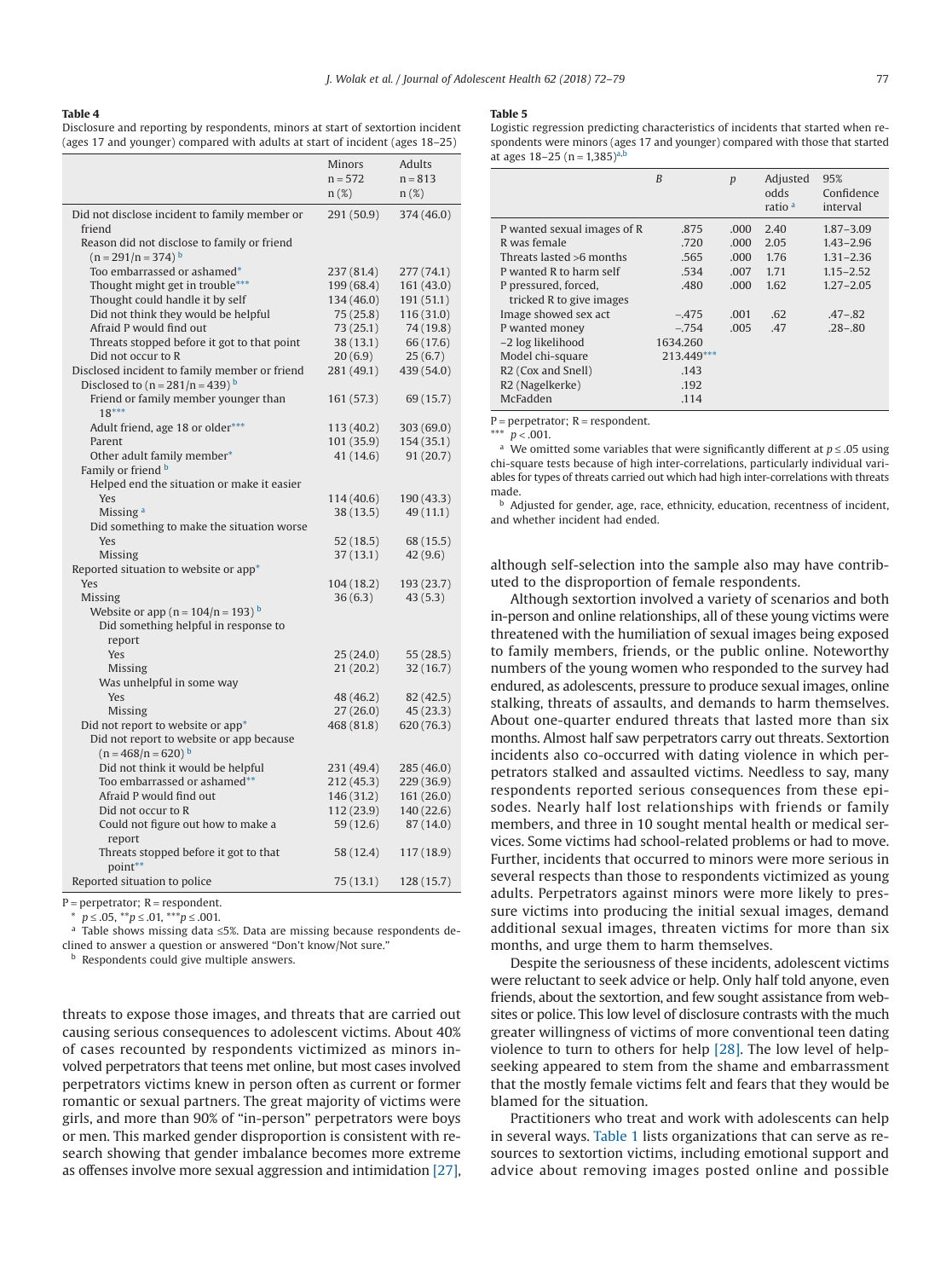criminal and civil remedies. Other organizations listed can connect victims of dating and sexual violence with resources in their communities, provide educational materials on relevant topics, and assist with reporting cases to law enforcement agencies. Some have resources for concerned professionals such as law enforcement investigators, attorneys, legislators, and activists.

Prevention programs are another hopeful avenue for addressing sextortion, teen dating violence, and related problems. Several programs aimed at middle and high school students are effective at reducing teen dating and other forms of youth interpersonal violence. These include Safe Dates [\[29,30\],](#page-7-5) Green Dot [\[31\],](#page-7-6) and The Fourth R [\[32\].](#page-7-7) Although these programs do not directly address sextortion, they include elements that can help potential victims by teaching adolescents to recognize unhealthy relationships, building refusal skills for pressured situations, and educating bystanders about how to intervene. The Fourth R also works with parents to improve monitoring of children's media use [\[33\].](#page-7-8) Some of these programs also address the gender inequality that underlies dating violence and threats of sextortion used to humiliate girls and women [\[19\].](#page-6-12) Prevention and intervention practices can address gender-based norms and gender policing, such as the teasing or shaming done in public by males to uphold masculine norms [\[34\].](#page-7-9) Such messages can be used to emphasize that blame for sextortion incidents should be shouldered by perpetrators and not placed on the girls who are victimized by their threats.

Rapidly changing technology poses new and unanticipated problems for young people. Modern research approaches can help professionals to monitor such experiences and understand harmful situations that youth may be reluctant to disclose and seek help for. Sextortion is such a problem, and this study provides an example of how problems that occur largely online can be better studied, described, and addressed.

## **Limitations**

Respondents do not constitute a representative sample of sextortion victims, so our findings cannot be generalized beyond this group. Also, the sample of respondents of color is small for all groups relative to the general population except for Hispanics. Respondents' characteristics and experiences reflect how we recruited respondents. We could not verify whether respondents met the age criteria for participation; it is possible that older or younger persons were included in the sample. Also, we have no data about the mental health of victims. Eighteen- and 19 year-old respondents provided retrospective accounts of episodes that occurred when they were minors, and minors reporting at the time of the episodes might recall incidents differently. We did not have the resources to conduct the survey in languages other than English.

#### **Acknowledgments**

We are grateful to those who took time to complete our survey. We also thank Facebook and Twitter for providing Thorn with grants that funded recruitment of survey respondents, and partners, members of Thorn's Technology Task Force and the Online Survey Advisory Board for their feedback, assistance, and support in this research. We have listed everyone who contributed significantly to the work. An oral presentation at the 31st Annual San Diego International Conference on Child and Family Maltreatment included some findings reported in this paper.

## **Funding Sources**

This study was funded by Thorn [\(https://www.wearethorn.org\)](https://www.wearethorn.org), with additional funding from Facebook and Twitter specifically to recruit respondents.

#### **References**

- <span id="page-6-0"></span>[1] [Jacobs H, Franks MA. Cyber civil rights initiative; 2017; Available](http://refhub.elsevier.com/S1054-139X(17)30423-8/sr0010) at: [https://www.cybercivilrights.org/definitions/.](https://www.cybercivilrights.org/definitions/) Accessed July 23, 2017.
- <span id="page-6-1"></span>[2] [Harris AJ, et al. Building a prevention framework to address teen "sexting"](http://refhub.elsevier.com/S1054-139X(17)30423-8/sr0015) [behaviors. Washington \(DC\): Office of Juvenile Justice and Delinquency](http://refhub.elsevier.com/S1054-139X(17)30423-8/sr0015) [Prevention, US Department of Justice; 2013.](http://refhub.elsevier.com/S1054-139X(17)30423-8/sr0015)
- <span id="page-6-2"></span>[3] [Wittes B, et al. Closing the sextortion sentencing gap: A legislative proposal.](http://refhub.elsevier.com/S1054-139X(17)30423-8/sr0020) Washington (DC): The Brookings Institution; 2016. Available at: [https://](https://www.brookings.edu/research/closing-the-sextortion-sentencing-gap-a-legislative-proposal/) [www.brookings.edu/research/closing-the-sextortion-sentencing-gap-a](https://www.brookings.edu/research/closing-the-sextortion-sentencing-gap-a-legislative-proposal/) [-legislative-proposal/.](https://www.brookings.edu/research/closing-the-sextortion-sentencing-gap-a-legislative-proposal/) Accessed July 23, 2017.
- <span id="page-6-5"></span>[4] [Wittes B, et al. Sextortion: Cybersecurity, teenagers, and remote sexual](http://refhub.elsevier.com/S1054-139X(17)30423-8/sr0025) [assault. Washington \(DC\): The Brookings Institution; 2016. Available at:](http://refhub.elsevier.com/S1054-139X(17)30423-8/sr0025) [https://www.brookings.edu/research/sextortion-cybersecurity-teenagers](https://www.brookings.edu/research/sextortion-cybersecurity-teenagers-and-remote-sexual-assault/) [-and-remote-sexual-assault/.](https://www.brookings.edu/research/sextortion-cybersecurity-teenagers-and-remote-sexual-assault/) Accessed July 23, 2017.
- <span id="page-6-3"></span>[5] [U.S. Department of Justice. The national strategy for child exploitation](http://refhub.elsevier.com/S1054-139X(17)30423-8/sr0030) [prevention and interdiction: A report to congress. Washington \(DC\): 2016.](http://refhub.elsevier.com/S1054-139X(17)30423-8/sr0030) Available at: [https://www.ojjdp.gov/enews/16juvjust/160420b.html.](https://www.ojjdp.gov/enews/16juvjust/160420b.html) Accessed July 23, 2017.
- [6] [Federal Bureau of Investigation. Sextortion reports on the rise; 2015.](http://refhub.elsevier.com/S1054-139X(17)30423-8/sr0035) Available at: [https://www.fbi.gov/audio-repository/news-podcasts](https://www.fbi.gov/audio-repository/news-podcasts-thisweek-sextortion-reports-on-the-rise.mp3/view)[thisweek-sextortion-reports-on-the-rise.mp3/view.](https://www.fbi.gov/audio-repository/news-podcasts-thisweek-sextortion-reports-on-the-rise.mp3/view) Accessed July 23, 2017.
- [7] Federal Bureau of Investigation. Sextortion; 2015. Available at: [https://](https://www.fbi.gov/news/stories/sextortion) [www.fbi.gov/news/stories/sextortion.](https://www.fbi.gov/news/stories/sextortion) Accessed July 23, 2017.
- <span id="page-6-4"></span>[8] [Bello M. "Sextortion" is an online "epidemic" against children. USA](http://refhub.elsevier.com/S1054-139X(17)30423-8/sr0045) Today 2014;Available at: [http://www.usatoday.com/story/news/](http://www.usatoday.com/story/news/nation/2014/07/01/sextortion-teens-online/11580633/) [nation/2014/07/01/sextortion-teens-online/11580633/.](http://www.usatoday.com/story/news/nation/2014/07/01/sextortion-teens-online/11580633/) Accessed July 23, 2017.
- <span id="page-6-6"></span>[9] [Talbot M. The attorney fighting revenge porn. The New Yorker 2016;56–65.](http://refhub.elsevier.com/S1054-139X(17)30423-8/sr0050) Available at: [http://www.newyorker.com/magazine/2016/12/05/the](http://www.newyorker.com/magazine/2016/12/05/the-attorney-fighting-revenge-porn) [-attorney-fighting-revenge-porn.](http://www.newyorker.com/magazine/2016/12/05/the-attorney-fighting-revenge-porn) Accessed July 23, 2017.
- [10] [Wolak J, Finkelhor D. Sextortion: Findings from a survey of 1,631 victims.](http://refhub.elsevier.com/S1054-139X(17)30423-8/sr0055) [Durham \(NH\): Crimes against Children Research Center, University of New](http://refhub.elsevier.com/S1054-139X(17)30423-8/sr0055) Hampshire; 2016. Available at: [http://www.unh.edu/ccrc/.](http://www.unh.edu/ccrc/) Accessed July 23, 2017.
- <span id="page-6-7"></span>[11] [Vagi KJ, et al. Teen dating violence \(physical and sexual\) among us high](http://refhub.elsevier.com/S1054-139X(17)30423-8/sr0060) [school students: Findings from the 2013 national youth risk behavior survey.](http://refhub.elsevier.com/S1054-139X(17)30423-8/sr0060) [JAMA Pediatr 2015;169:474–82.](http://refhub.elsevier.com/S1054-139X(17)30423-8/sr0060)
- <span id="page-6-8"></span>[12] [Zweig JM, et al. The rate of cyber dating abuse among teens and how it](http://refhub.elsevier.com/S1054-139X(17)30423-8/sr0065) [relates to other forms of teen dating violence. J Youth Adolesc 2013;42:](http://refhub.elsevier.com/S1054-139X(17)30423-8/sr0065) [1063–77.](http://refhub.elsevier.com/S1054-139X(17)30423-8/sr0065)
- <span id="page-6-9"></span>[13] [Dick RN, et al. Cyber dating abuse among teens using school-based health](http://refhub.elsevier.com/S1054-139X(17)30423-8/sr0070) [centers. Pediatrics 2014;134:1560–7.](http://refhub.elsevier.com/S1054-139X(17)30423-8/sr0070)
- <span id="page-6-10"></span>[14] [Cooper K, et al. Adolescents and self-taken sexual images: A review of the](http://refhub.elsevier.com/S1054-139X(17)30423-8/sr0075) [literature. Comput Human Behav 2016;55:706–16.](http://refhub.elsevier.com/S1054-139X(17)30423-8/sr0075)
- [15] [Englander E. Low risk associated with most teenage sexting: A study of](http://refhub.elsevier.com/S1054-139X(17)30423-8/sr0080) [617 18-year-olds. Bridgewater \(MA\): Bridgewater State University;](http://refhub.elsevier.com/S1054-139X(17)30423-8/sr0080) 2012. Available at: [http://vc.bridgew.edu/marc\\_reports/6/.](http://vc.bridgew.edu/marc_reports/6/) Accessed July 23, 2017.
- [16] [Lenhart A. Teens and sexting: How and why minor teens are sending sexually](http://refhub.elsevier.com/S1054-139X(17)30423-8/sr0085) [suggestive nude or nearly nude images via text messaging. Millennials: A](http://refhub.elsevier.com/S1054-139X(17)30423-8/sr0085) [portrait of generation next. Washington \(DC\): PEW Internet & American Life](http://refhub.elsevier.com/S1054-139X(17)30423-8/sr0085) Project, PEW Research Center; 2009. Available at: [http://www.pewinternet](http://www.pewinternet.org/2009/12/15/teens-and-sexting/) [.org/2009/12/15/teens-and-sexting/.](http://www.pewinternet.org/2009/12/15/teens-and-sexting/) Accessed July 23, 2017.
- [17] [Ringrose J, et al. A qualitative study of children, young people and "sexting":](http://refhub.elsevier.com/S1054-139X(17)30423-8/sr0090) [A report prepared for the NSPCC. London \(UK\): National Society for the](http://refhub.elsevier.com/S1054-139X(17)30423-8/sr0090) Prevention of Cruelty to Children; 2012. Available at: [https://www](https://www.nspcc.org.uk/services-and-resources/research-and-resources/pre-2013/qualitative-study-sexting/) [.nspcc.org.uk/services-and-resources/research-and-resources/pre-2013/](https://www.nspcc.org.uk/services-and-resources/research-and-resources/pre-2013/qualitative-study-sexting/) [qualitative-study-sexting/.](https://www.nspcc.org.uk/services-and-resources/research-and-resources/pre-2013/qualitative-study-sexting/) Accessed July 23, 2017.
- [18] [Walker K, Sleath E. A systematic review of the current knowledge regarding](http://refhub.elsevier.com/S1054-139X(17)30423-8/sr0095) [revenge pornography and non-consensual sharing of sexually explicit media.](http://refhub.elsevier.com/S1054-139X(17)30423-8/sr0095) [Aggress Violent Behav 2017;36:9–24.](http://refhub.elsevier.com/S1054-139X(17)30423-8/sr0095)
- <span id="page-6-12"></span>[19] [Lundgren R, Amin A. Addressing intimate partner violence and sexual](http://refhub.elsevier.com/S1054-139X(17)30423-8/sr0100) [violence among adolescents: Emerging evidence of effectiveness. J Adolesc](http://refhub.elsevier.com/S1054-139X(17)30423-8/sr0100) [Health 2014;56:S42–50.](http://refhub.elsevier.com/S1054-139X(17)30423-8/sr0100)
- <span id="page-6-11"></span>[20] [Breiding MJ, et al. Prevalence and characteristics of sexual violence, stalking,](http://refhub.elsevier.com/S1054-139X(17)30423-8/sr0105) [and intimate partner violence victimization—national intimate partner and](http://refhub.elsevier.com/S1054-139X(17)30423-8/sr0105) [sexual violence survey, United States, 2011. In: Morbidity and mortality](http://refhub.elsevier.com/S1054-139X(17)30423-8/sr0105) weekly report. 2014. Available at: [https://www.cdc.gov/mmwr/preview/](https://www.cdc.gov/mmwr/preview/mmwrhtml/ss6308a1.htm) [mmwrhtml/ss6308a1.htm.](https://www.cdc.gov/mmwr/preview/mmwrhtml/ss6308a1.htm) Accessed July 23, 2017.